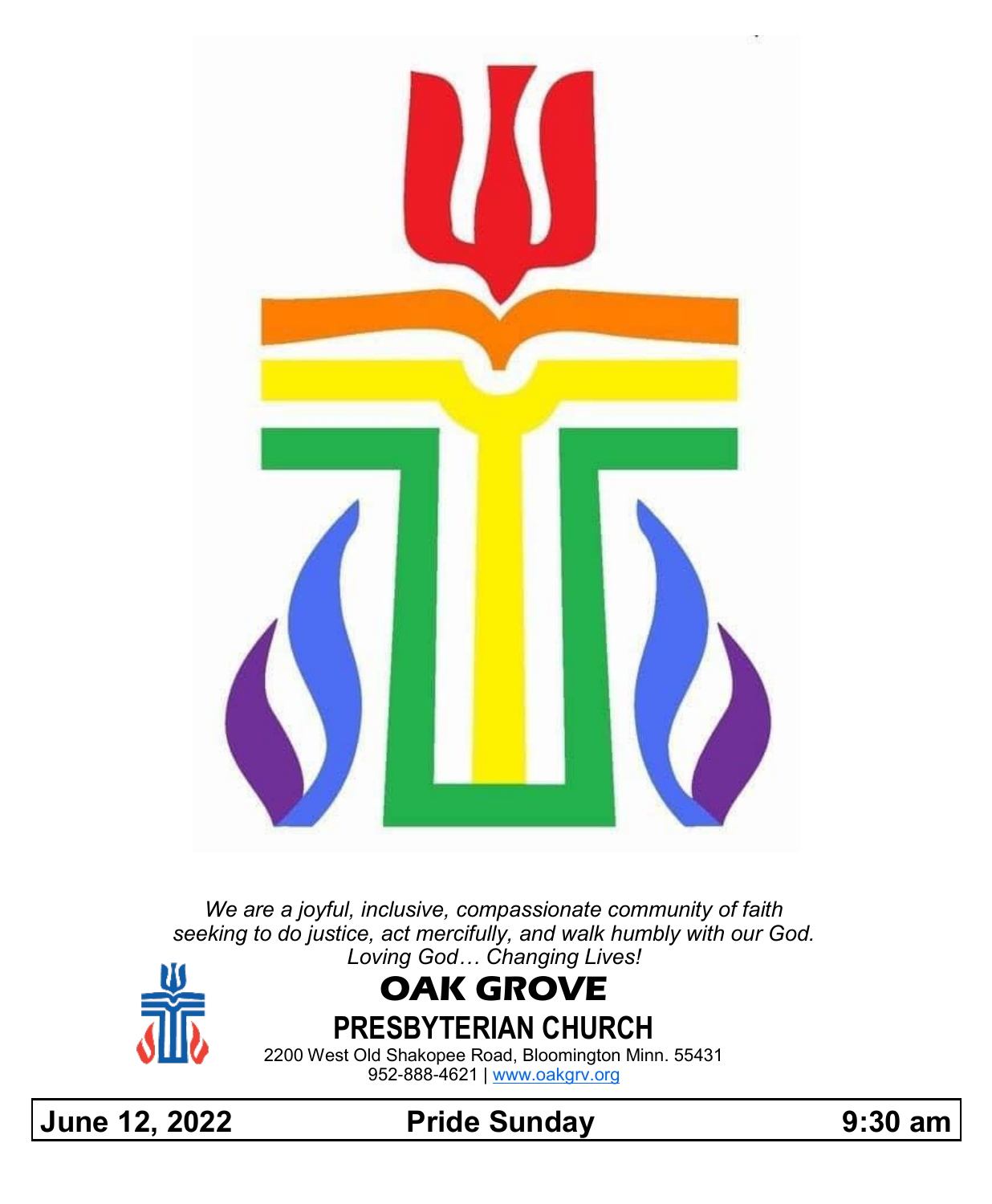## **A Thought to Ponder** (from the Social Justice Committee)

"*Why is it that, as a culture, we are more comfortable seeing two men holding guns than holding hands?*" – Ernest Gaines, American author

## **We Gather in God's Name**

**Prelude**

#### **Welcome & Announcements Bart Roush & Mary Koon**

## **Lighting of the Christ Candle**

## **Call to Worship/Lighting of the Red Candle**

All you who delight in the beauty and diversity of our Creator.

#### **Thanks be to God who blesses the peculiar and rejoices in the uniqueness of every body and being.**

The Holy takes on flesh in every gender and sexual orientation, every race and ability, every body size and body type.

## **Each embodied difference is a unique glimpse of Holy Wonder.**

Blessed are those who search for God among the lives of the oppressed, the betrayed, the turned-away, and the condemned.

#### **Blessed are those who find joy in the gifts of God enfleshed among us.**

We light the red candle, symbolizing life in all its richness.

**Come, let us worship, learn, and celebrate together.**

## **\*Opening Hymn** "Let Us Build a House" (vss 1–2, 5) 301

## **\*Opening Prayer**

**God, when you called each of us into being, you delighted in your works. You gifted us with differences that illuminate the breadth of beauty, wisdom, and practices of love in your creation. In whatever ways we still struggle to accept and celebrate our own unique offerings, free us from narrow thinking that confines, constrains, or condemns your good work in us. Amen.**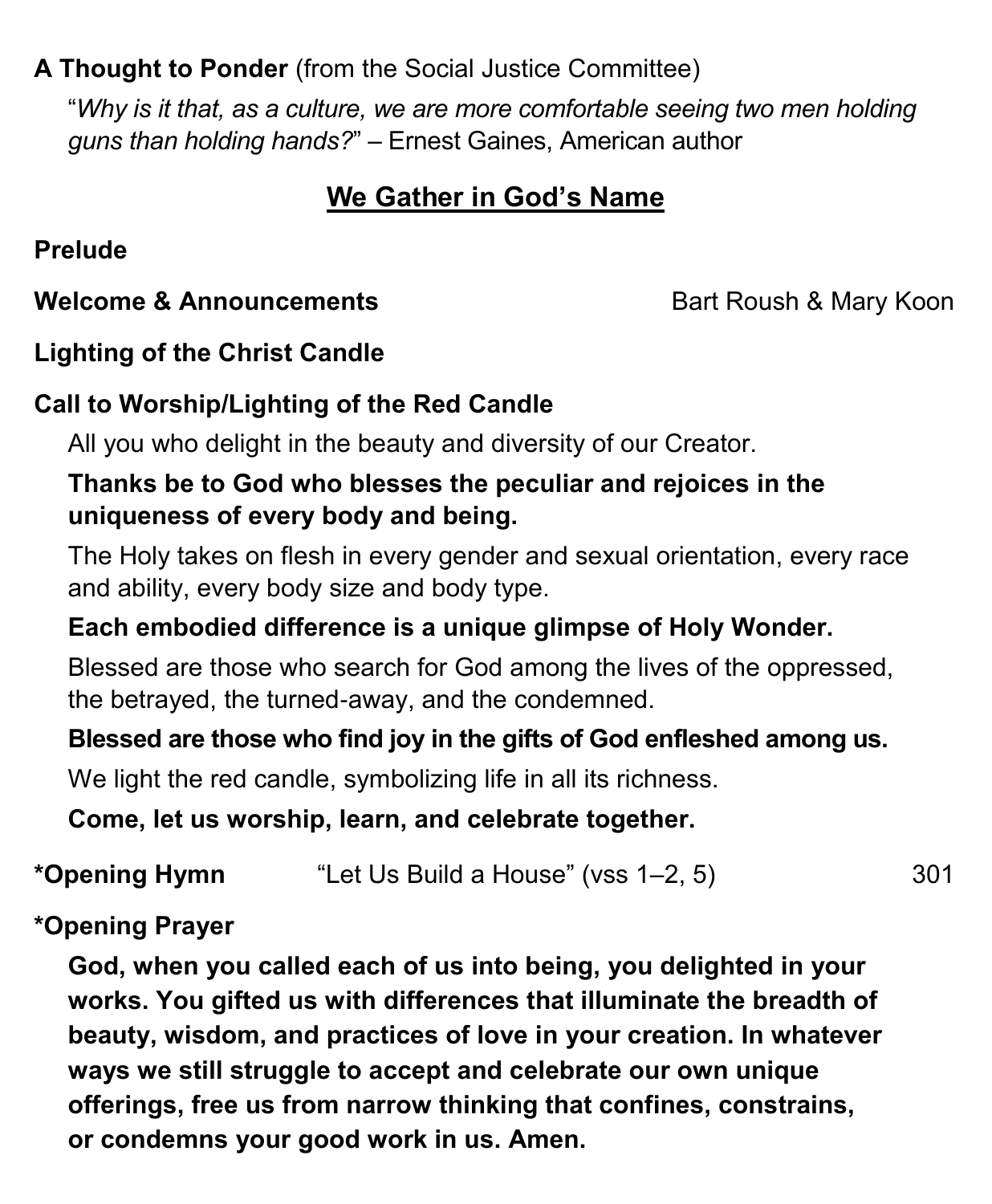## **Lighting of the Orange Candle**

We light the orange candle, symbolizing healing. We are all in need of God's touch of grace and wholeness. As scripture assures, "If I take the wings of the morning and settle at the farthest limits of the sea, even there your hand shall lead me, and your right hand shall hold me fast." (Psalm 139:9–10 NRSV)

#### **\*Passing of the Peace**

God's beloved, let us greet one another in love. The peace of Christ be with you. **And also with you!**

## **We Listen for God's Word**

## **Time for the Young & Young at Heart** Mary Koon

| <b>Sending Song</b> | "This Little Light of Mine" |
|---------------------|-----------------------------|
|                     |                             |

**This little light of mine, I'm gonna let it shine. This little light of mine, I'm gonna let it shine. This little light of mine, I'm gonna let it shine. Let it shine, let it shine, let it shine!**

#### **Prayer of Illumination/Lighting of the Yellow Candle**

We light the yellow candle, symbolizing sunlight, and yet more light to bring new understanding. Let us pray:

**Startle us, O God, with the truth of your love revealed in scripture, that we might serve as faithful disciples. Amen.**

| <b>Scripture</b>                                                                                                                                                           | Matthew 5:14-16 (NT: p. 4   LPNT: p. 5)                                | <b>Bart Roush</b>      |  |
|----------------------------------------------------------------------------------------------------------------------------------------------------------------------------|------------------------------------------------------------------------|------------------------|--|
| <b>Story/Meditation/Personal Witness</b>                                                                                                                                   |                                                                        | <b>Kylie Borchardt</b> |  |
| <b>Hymn</b>                                                                                                                                                                | "For Everyone Born" (verse 1)                                          | 769                    |  |
| For everyone born, a place at the table, for everyone born, clean<br>water and bread, a shelter, a space, a safe place for growing, for<br>everyone born, a star overhead, |                                                                        |                        |  |
|                                                                                                                                                                            | Refrain: and God will delight when we are creators of justice and joy. |                        |  |

Refrain: **and God will delight when we are creators of justice and joy, compassion and peace: yes, God will delight when we are creators of justice, justice and joy!**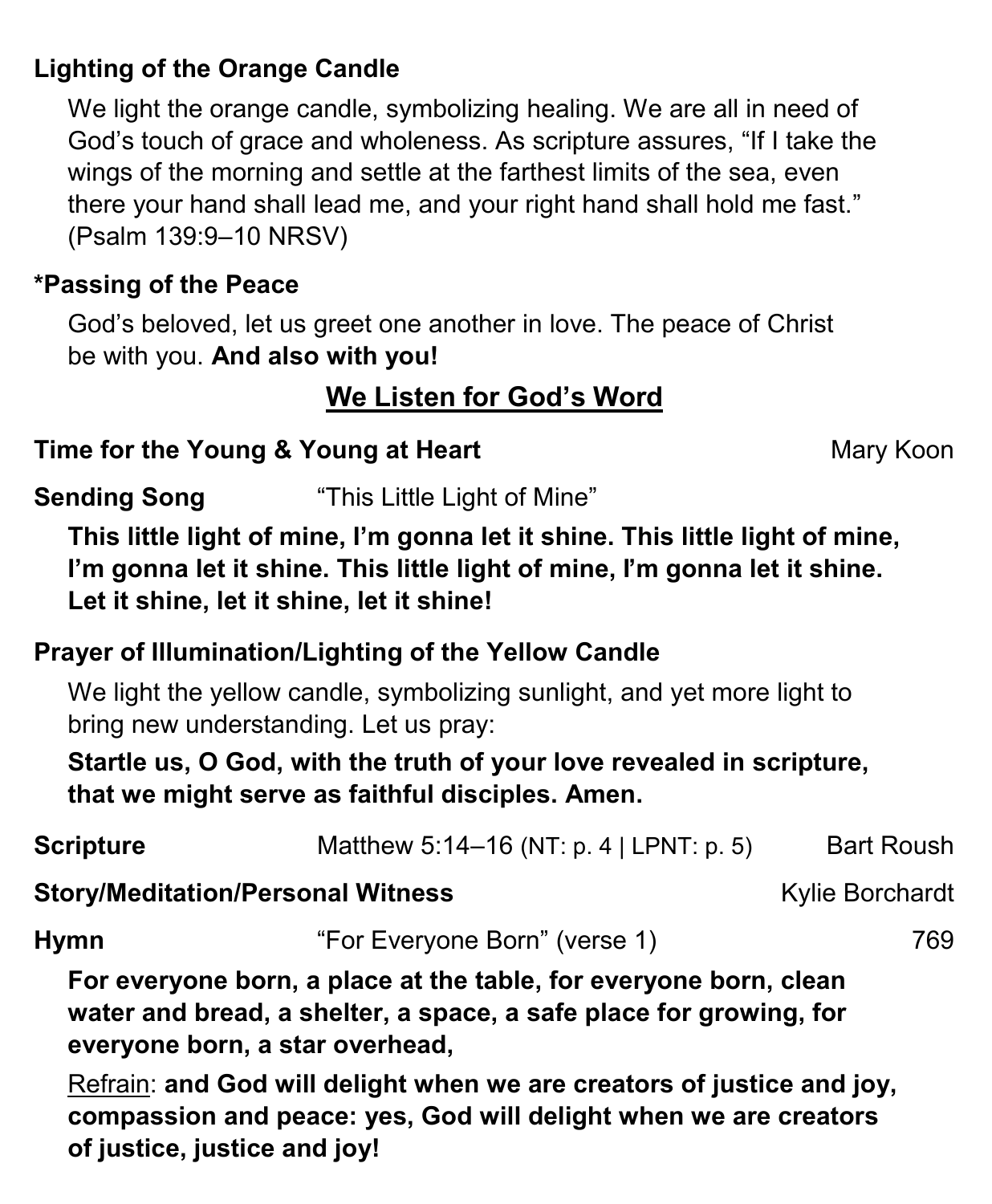## **Lighting of the Green Candle**

We light the green candle to symbolize nature and God's good creation in all its beauty, wild diversity and magnificence.

#### **Story/Meditation/Personal Witness James Robles**

**Hymn** "For Everyone Born" (verse 3) 769

**For young and for old, a place at the table, a voice to be heard, a part in the song, the hands of a child in hands that are wrinkled, for young and for old, the right to belong,**

Refrain: **and God will delight when we are creators of justice and joy, compassion and peace: yes, God will delight when we are creators of justice, justice and joy!**

## **Lighting of the Blue Candle**

We light the blue candle, symbolizing harmony and peace, within ourselves, our community, and among nations.

## **Meditation** Bart Roush

**Hymn** "For Everyone Born" (verse 5) 769

**For everyone born, a place at the table, to live without fear, and simply to be, to work, to speak out, to witness and worship, for everyone born, the right to be free,**

Refrain: **and God will delight when we are creators of justice and joy, compassion and peace: yes, God will delight when we are creators of justice, justice and joy!**

## **Presentation of Tithes & Offerings**

**Call to Offering Anthem/Offertory** "You Will Be Found" *Pasek & Paul*

## **\*Doxology**

**Praise God from whom all blessings flow, Praise God all creatures here below, Praise God above ye heavenly host, Creator, Christ, and Holy Ghost. AMEN**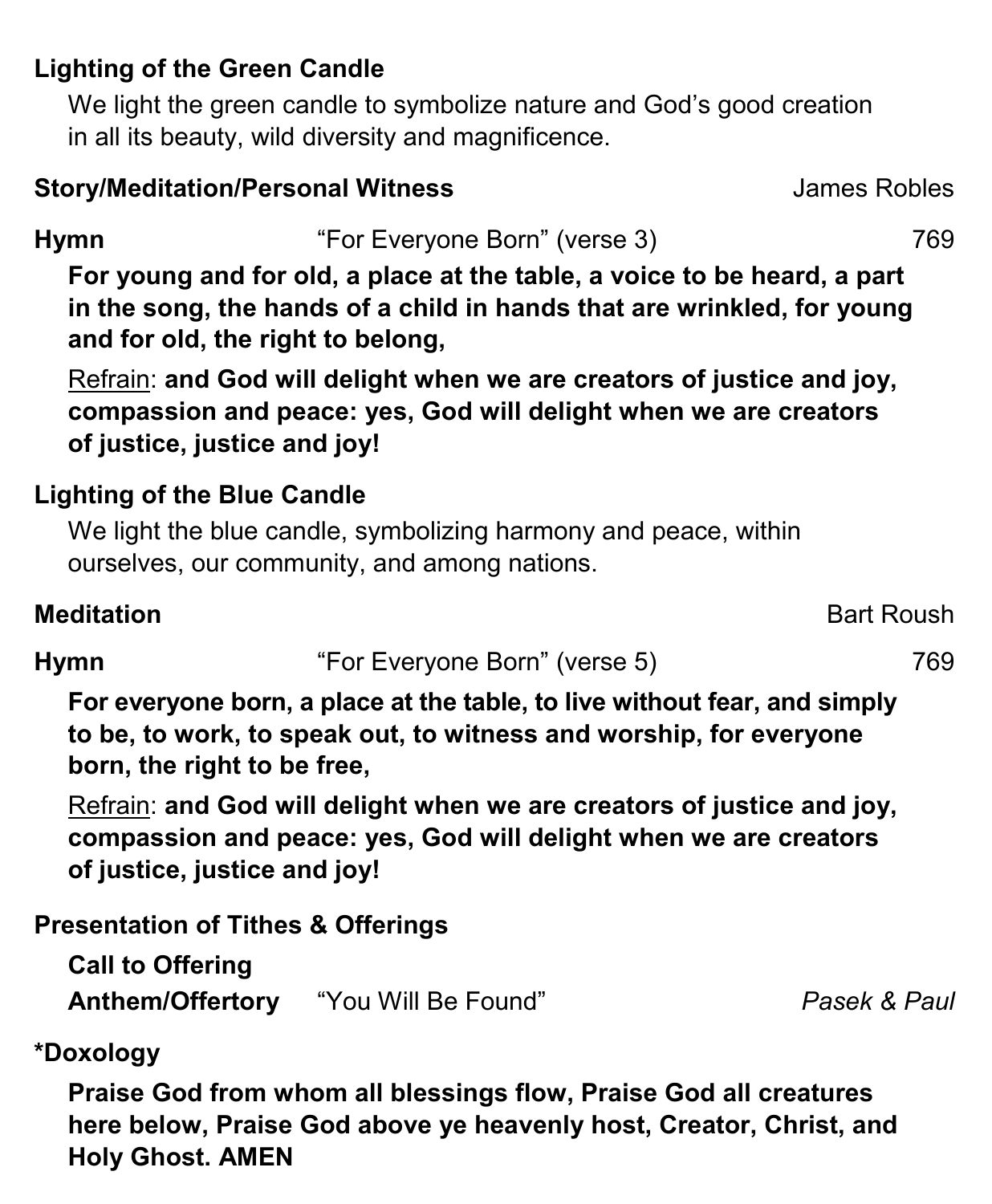**Prayers of the People** Mary Koon

#### **The Lord's Prayer**

**Our Father^ in heaven, hallowed be your name, your kingdom come, your will be done, on earth as in heaven. Give us today our daily bread. Forgive us our sins as we forgive those who sin against us. Save us from the time of trial and deliver us from evil. For the kingdom, the power, and the glory are yours now and forever. Amen.**

*^Other options include Creator or Mother*

## **We Go Forth in God's Name**

## **\*Closing Hymn** "May the God of Hope Go with Us" 765

## **Lighting of the Purple Candle**

We light the purple candle, symbolizing the Spirit of God sending us out into the world, energizing us to be God's people, in a brutal and beautiful world.

## **\*Commission, Benediction & Lighting of the Rainbow Candle**

We light this multi-colored candle, a rainbow created by light and water, symbolizing God's promise of love to the entire world.

## **As we speak truth and work for justice, we can be sure that God goes with us, ahead of us to clear the way, beside us to sustain us when the road is rough, and behind us to pick us up when we are weary!**

Leave this place, filled with the power of the Holy Spirit, knowing that you are loved.

## **We do not walk alone!**

God is for you… go in peace and serve the Lord!

## **Postlude**

*\*Please rise in body or in spirit.*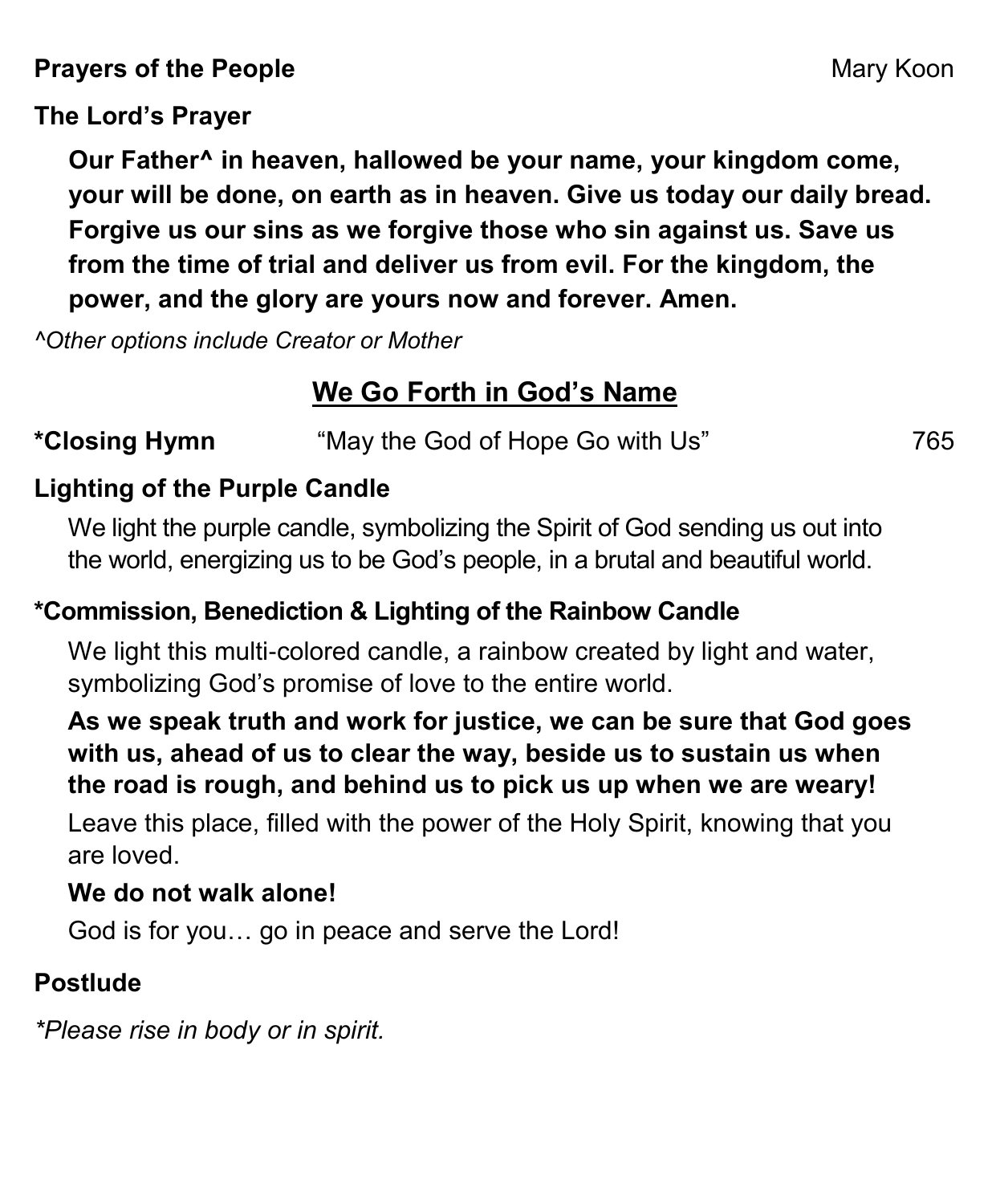유유유유유

## *Participants in worship today include*:

Presiding Pastors: **Bart Roush & Mary Koon;** Worship Leaders: **Jane Horn, Kevin Muur, Marsha Pridgeon, Meg Robles & Mindy Schroeder;** Singers: **Cece Klueh, Nat Myers, Emma Wasko & Katrin Wenz;** Organist: **Nancy Hauser** | Director of Music/Piano: **Judy Cooper;** Sound, Light, Video: **Pierce Flanagan**

Chancel flowers are given by **Howard & Diane Baumgartner**, in *memory* of *Susan, wife and mother.*

Greeter: **Marilyn Eidem**

## **Oak Grove Presbyterian Church**

## **Welcome, Oak Grove members and visitors, we're glad you're here!**

We are proud to be a Matthew 25, Green Care and More Light Congregation.

The congregation of Oak Grove values its roots that go back more than 150 years, even as we follow the movement of the Spirit into new ways of being and doing.

We always welcome your suggestions.



## **Prayer Requests**

Please contact the church office to let us know when you have new requests or updates for family and friends, or when a death occurs so we can support and care for you or your loved one.

[ogpc@oakgrv.org](mailto:ogpc@oakgrv.org)

952-888-4621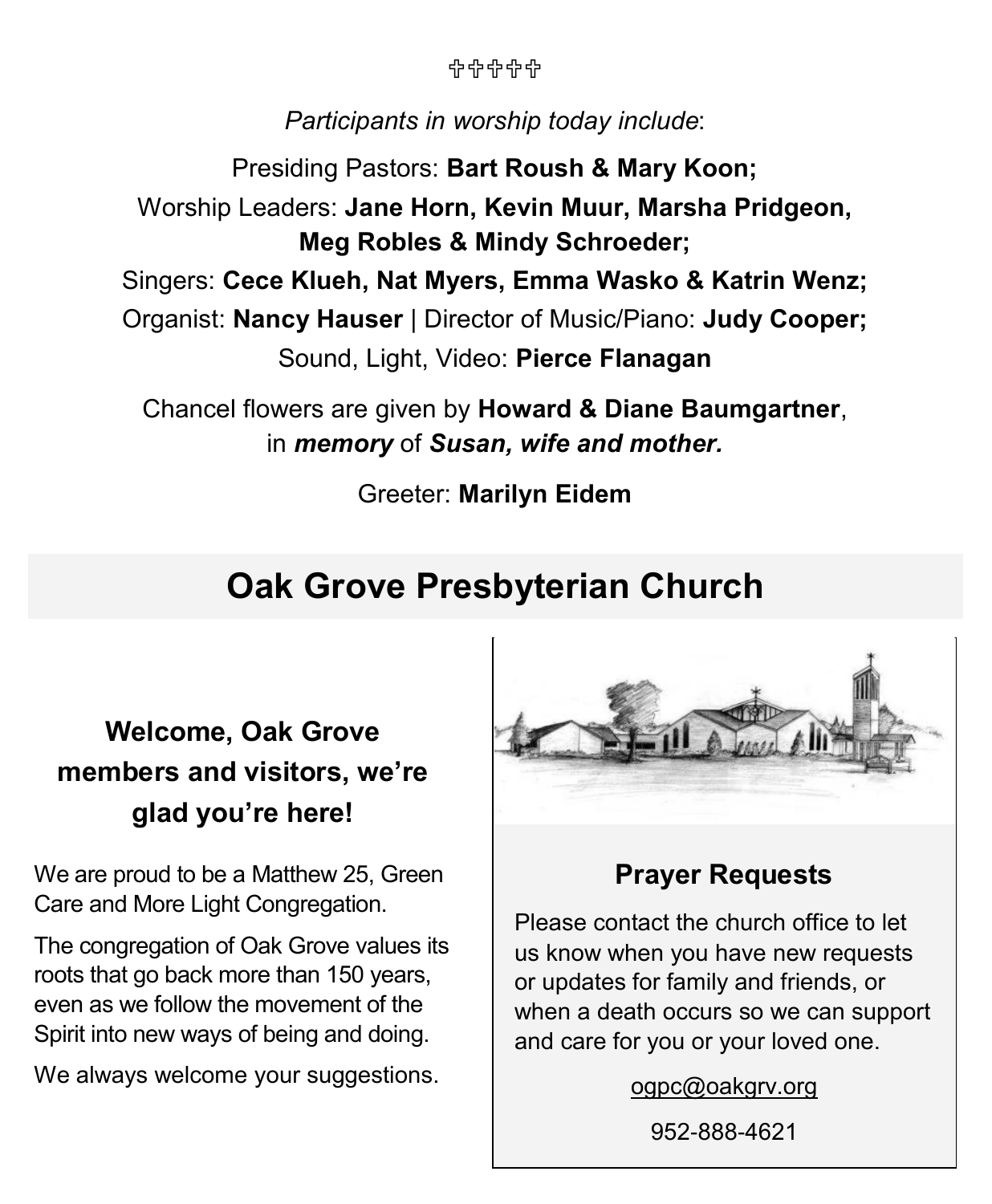## **NEWS & ANNOUNCEMENTS**

#### **Church Hours**

The church office will be closed Monday, June 20 in observance of Juneteenth.

#### **2022 Vacation Bible School: June 20–23 (9am to Noon)** *Caring for God's Creation*

VBS is open to all children ages 3–5th grade. Join us for games, stories, learning and fun! We will offer lots of activities, including time outside! Pre-registration [\(https://bit.ly/3NKCaoa\)](https://bit.ly/3NKCaoa) is required and are due no later than Wednesday, June 15. The cost is \$20 per child (cap of \$50 per family). Scholarships are available. If you have questions or would like to volunteer to help out, please let Mary know.

#### **Summer Suppers: 2nd and 4th Wednesdays of June, July and August!**

Summer Suppers is a wonderful opportunity for the Oak Grove community to be together in a relaxed way over the summer. We will gather on someone's porch, patio, lawn or garage for a potluck dinner at 6 pm.

June 22: Kathy Howell (host) 5601 American Blvd W, Bloomington

Please plan to bring something to share (salad, main dish, dessert, etc.); whatever food shows up is our supper! If you are interested in hosting, please contact Kathy Tominiski (952-888-0697).

#### **Open House at Chain of Lakes Church**

Chain of Lakes Church started ministry in its new building the week of May 29th and wants to thank everyone in the Presbytery for their support.

Come to an Open House for Presbyterians on Wednesday, June 22 from 2:30 to 4:30pm at 2650 125th Ave NE in Blaine. Tours and refreshments will be shared.

For more info, please visit [colpres.org](https://colpres.org) or send an email to [info@colpres.org.](mailto:info@colpres.org)

#### **Vanatta Memorial Garden**

The long awaited Vanatta Memorial Garden will be planted with native plants in the columbarium area the afternoons of June 22 and 23.

Jane Horn is looking for volunteers to help plant the garden and/or to maintain a section of it. If you can help, please contact her at 763-447-7222 or at oviane2@gmail.com

#### **Pancake Breakfast for VEAP: Monday, July 4 (8–11:00 am)**

Please bring a non-perishable food item or cash to donate. Tables will be separated – masks can be worn – let's enjoy being together. Hosted by Bob and Karen Gerdes (10741 Sheridan Ave).